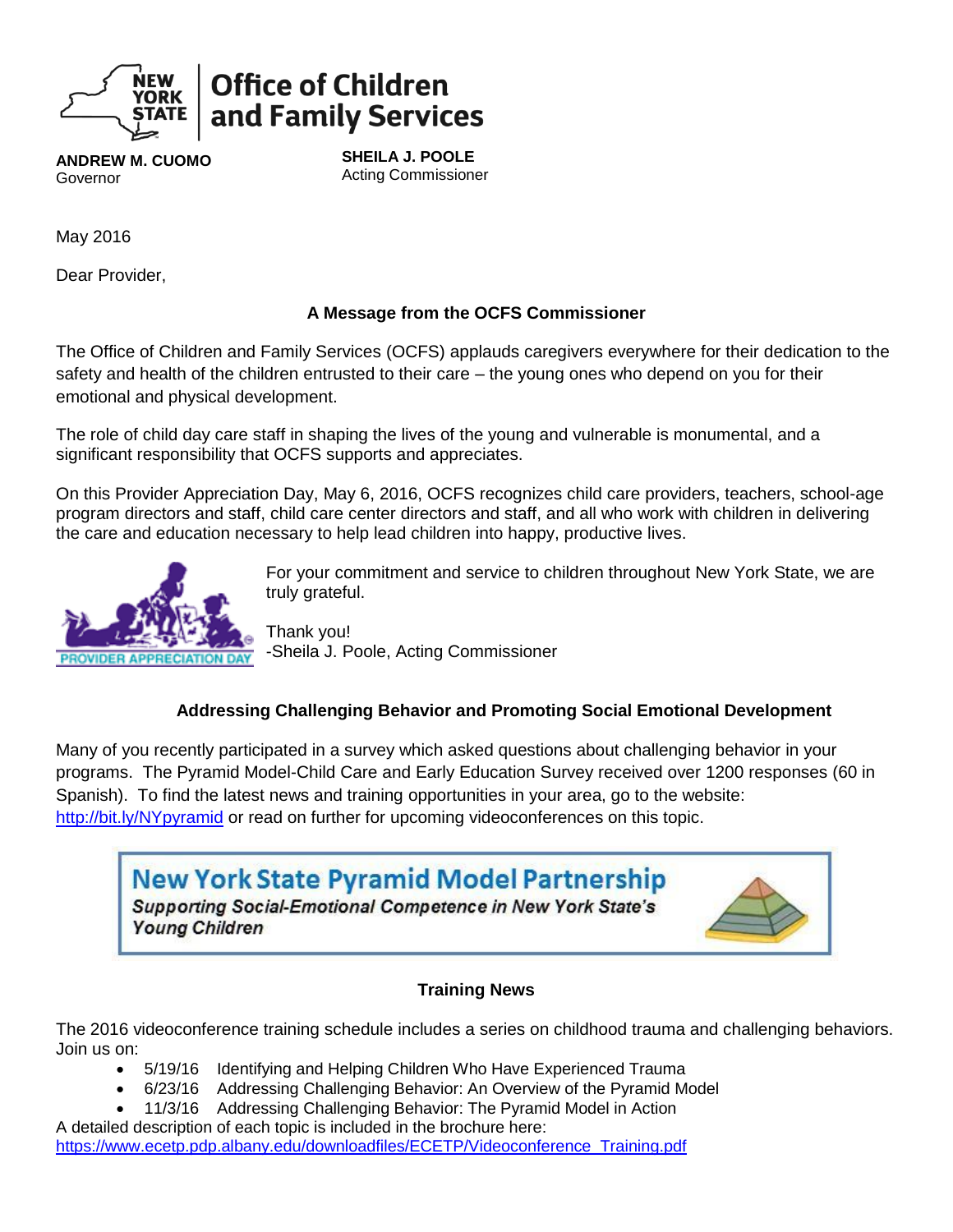*NEW* OCFS-approved **Infant Brain Development** e-learning offered at *no cost* to you may be found in the PDP E-Learning course catalog at: [https://www.ecetp.pdp.albany.edu/elearn\\_catalog.shtm](https://www.ecetp.pdp.albany.edu/elearn_catalog.shtm)



Included in the approved online trainings are the following courses which explain the regulations covering beverages and meals served in child care. These sessions are offered at no cost to the trainee. Any caregiver or staff, in any type of program, may receive credit for completing these courses, regardless of whether the program is enrolled in CACFP:

- **Healthy Beverages**
- **Infant Meal Pattern**
- Child Meal Pattern

The library of approved distance learning trainings is constantly growing. Be sure to check the PDP website periodically. Currently, you will find over 1,000 approved trainings to fulfill OCFS training requirements. For topics that may be of interest to you, go to: [https://www.ecetp.pdp.albany.edu/distance.aspx.](https://www.ecetp.pdp.albany.edu/distance.aspx)

#### **Training Documentation**



Interested in having your qualifications and training files reviewed online rather than collecting and maintaining paper files? Talk to your licensor or registrar about the Aspire training registry, or contact New York Works for Children at: (719) 254-7716; [info@nyworksforchildren.org;](mailto:info@nyworksforchildren.org) or [http://www.nyworksforchildren.org/Home.aspx.](http://www.nyworksforchildren.org/Home.aspx)

**Day Care Centers Only:** As of June 2015, all staff working in day care centers on approved *plans of study*, either allowed by regulation or through a waiver, are required to have that plan registered in the Aspire Registry. Progress on the plan is reviewed by OCFS online in Aspire. To enroll or log in, go to: [https://www.nyworksforchildren.org/#](https://www.nyworksforchildren.org/) 

#### **In the Field**

- You may notice licensors/registrars conducting inspections with handheld tablet devices. These new devices will allow your regulator to enter documentation of the inspection while on-site. They will also have the ability to take photographs which may be used to document what they see. Inspectors have always been able to take pictures; the only change is that instead of a camera, they will use their tablet.
- There will be occasions when child care programs providing non-traditional hours of care will be inspected during evening and weekend hours. These monitoring inspections may be conducted by any OCFS staff, not necessarily your assigned licensor/registrar. Be advised that OCFS employees visiting your program will be carrying official OCFS identification.

#### **Obesity Prevention and Physical Activity**

Those who work in child care programs can help prevent obesity in children by planning physical activities on a daily basis. Being active as children can lead to positive and healthy lifestyles as adults. Available resources include: [https://www.health.ny.gov/prevention/obesity/prevention\\_activities/](https://www.health.ny.gov/prevention/obesity/prevention_activities/) and Let's Move! Child Care: <https://healthykidshealthyfuture.org/>

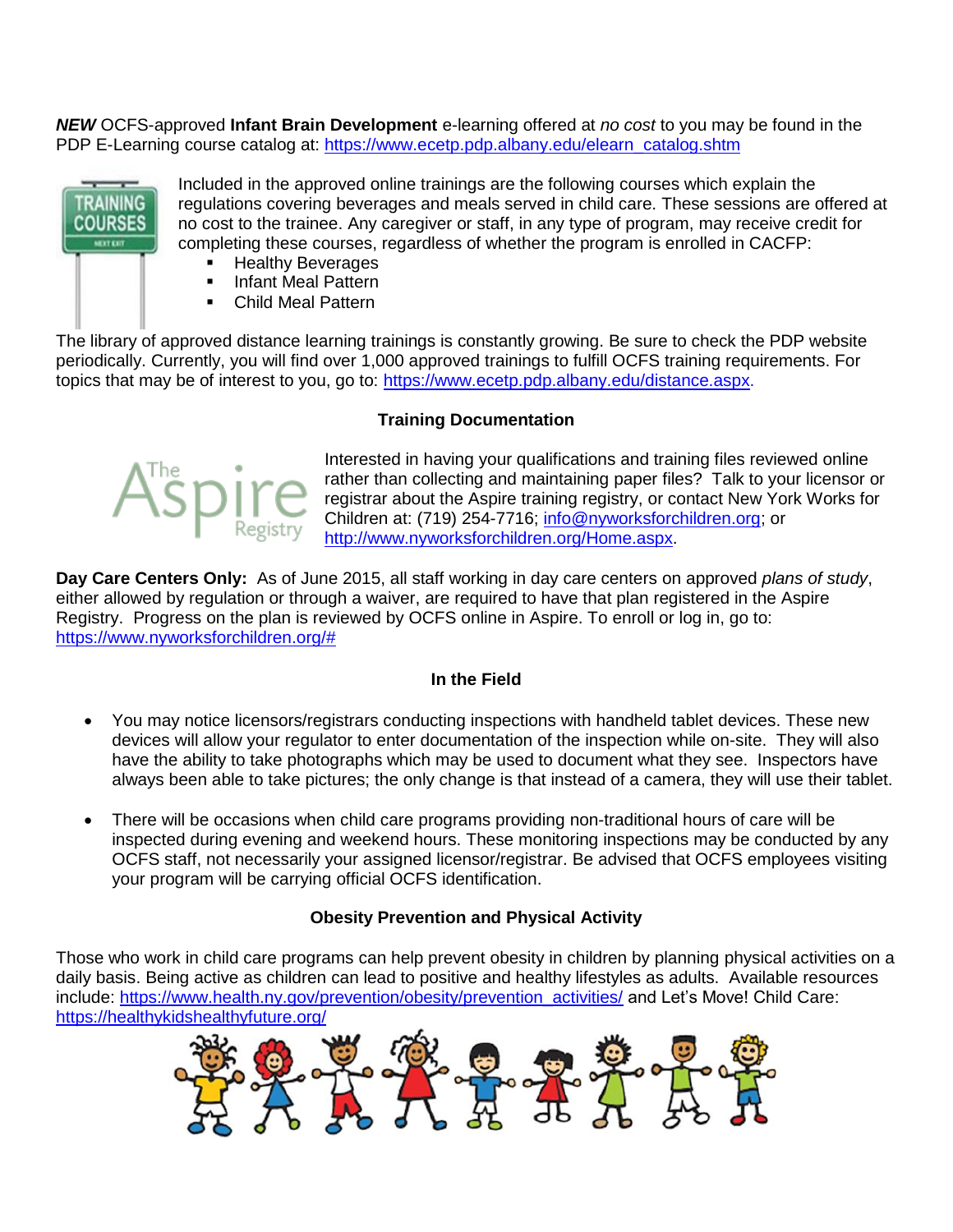# **Scholarships for CPR and First Aid Training**

The 2016 Educational Incentive Program (EIP) has funding that is specifically dedicated to provide scholarships for CPR and First Aid training. The award amounts are up to \$125 for classroom training, and \$95 for online training that includes a skills testing component. Enclosed is the Apply for a Scholarship brochure that will give you more information about EIP and how to apply for the scholarship.

# **Breastfeeding Mothers' Bill of Rights must be posted in Child Care Centers**



Public Health Law, Section 2505-a, Breastfeeding Mothers' Bill of Rights, was amended through legislation to state that women have the right to breastfeed their child at the child's day care program and breastfeeding staff and caregivers have the right to take breaks to pump breast milk at work. A copy of the Bill of Rights may be found here:<http://www.health.ny.gov/publications/2028.pdf>

# **Spring is Here, Summer Not Far Behind**

## **Pool Season and Home-Based Care**

Welcoming spring means summer pool season is not far behind. Now is the time to be planning for opening swimming pools and the need to be vigilant about safety and outdoor water hazards. Providers using pools must review any previously approved pool plan and call their licensor/registrar if anything has changed re: layout, use plan, structural changes (deck, stairs, etc.). Home-based providers who wish to be approved to use a residential pool for the first time will need OCFS approval prior to pool use. Contact your licensor/registrar before you plan to include pool use in your activities, as an on-site inspection will be needed. Reminder- **wading pools are prohibited** - use the sprinkler! For more information visit: [http://www.ocfs.state.ny.us/main/childcare/pool\\_guidelines.asp](http://www.ocfs.state.ny.us/main/childcare/pool_guidelines.asp)

**Outdoor Activities/Field Trips:** Reminder to caregivers and staff to be vigilant with your supervision plan. With the warmer weather and longer daylight hours, children are now using the outdoors to play and explore make sure they cannot wander off unnoticed!

# **Easy Chart for Clearance Checks!**

OCFS has organized the paperwork required for new hires on the OCFS website. **Form-6000** concisely lists required clearance forms in an easy to use chart for staff, volunteers and household members by program type (G/FDC, DCC, SDCC, SACC). OCFS-6000 was designed to streamline the clearance process with links that will direct you to the respective form. If you have yet to view OCFS-6000, you may want do so here at: [http://ocfs.ny.gov/main/documents/docsChildCareAll.asp.](http://ocfs.ny.gov/main/documents/docsChildCareAll.asp)

# **Transportation Notes**

- It is the responsibility of the **program** to ensure that drivers and vehicles meet all Department of Motor Vehicles and Department of Transportation requirements, regardless of whether transportation services are offered directly or by contract with a third party.
- All children must be secured in child safety seats properly installed **per the manufacturer's recommendations**, or with safety belts as appropriate for the age of the child, in accordance with the requirements of the Vehicle and Traffic Law.
- For **day care centers**, bus drivers may NOT be included in the supervision ratio *except* when the only children being transported are enrolled in kindergarten or a higher grade*.*



For additional information about transportation requirements that were updated in the new regulations, please read the regulations on line at: http://ocfs.ny.gov/main/childcare/daycare\_regulations.asp or contact your licensor/registrar.